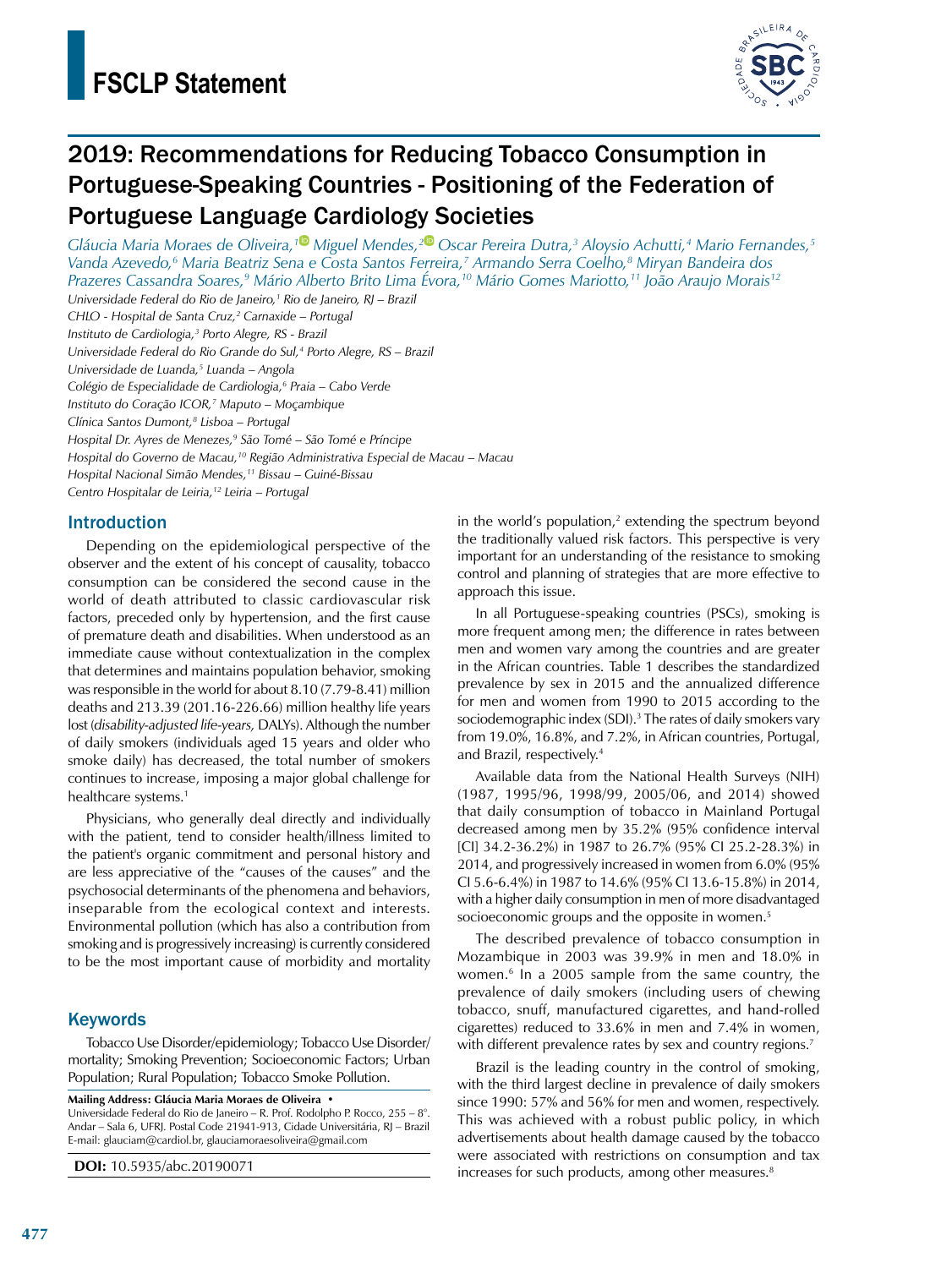|                          | <b>SDI Level</b>  | <b>Women Standardized</b><br>Prevalence 2015 | <b>Men Standardized</b><br>Prevalence 2015 | <b>Annualized Women</b><br><b>Change rate 1990-2015</b> | <b>Annualized Men</b><br><b>Change rate 1990-2015</b> |
|--------------------------|-------------------|----------------------------------------------|--------------------------------------------|---------------------------------------------------------|-------------------------------------------------------|
| Global                   |                   | $5.4(5.1-5.7)$                               | 25.0 (24.2-25.7)                           | $-1.7$ ( $-2.0$ ) $-1.4$ )                              | $-1.3$ ( $-1.5$ / $-1.2$ )                            |
| Angola                   | Low-intermediate  | $1.6(0.9-2.6)$                               | 14.2 (12.5-16.1)                           | $-0.7$ $(-3.5/2.2)$                                     | $0.5 (-0.2 / 1.3)$                                    |
| Brazil                   | Intermediate      | $8.2(7.5-9.0)$                               | 12.6 (11.8-13.5)                           | $-3.3$ $(-3.9/-2.7)$                                    | $-3.3$ $(-3.8/-2.9)$                                  |
| Cape Verde               | Low-intermediate  | $2.5(1.7-3.6)$                               | $9.8(8.0 - 11.7)$                          | $-0.9$ $(-3.1/1.3)$                                     | $-0.6$ ( $-1.6/0.6$ )                                 |
| <b>Equatorial Guinea</b> | Low               | $1.4(0.9-2.1)$                               | $6.9(5.6-8.4)$                             | $-1.0$ $(-3.5/1.3)$                                     | $-0.6$ ( $-1.7/-0.5$ )                                |
| Guinea-Bissau            | Low               | $1.0(0.6-1.5)$                               | $11.4(9.4 - 13.5)$                         | $-0.9$ ( $-3.4$ /1.6)                                   | $-0.3$ ( $-1.4$ / $-0.8$ )                            |
| Mozambique               | Low               | $3.1(2.5-3.8)$                               | 17.2 (14.5-20.1)                           | $-1.5$ $(-2.7/-0.2)$                                    | $-0.5(-1.5/-0.5)$                                     |
| Portugal                 | High-intermediate | 12.7 (11.0 - 14.8)                           | 24.9 (22.7-27.2)                           | 1.3(0.4/2.1)                                            | $-1.0$ ( $-1.4$ / $-0.6$ )                            |
| São Tomé and Principe    | Low-intermediate  | $1.0(0.7-1.5)$                               | $6.2(5.0 - 7.3)$                           | $-1.0$ $(-3.2/1.3)$                                     | $-0.2$ ( $-1.3/0.9$ )                                 |
| East Timor               | Low-intermediate  | 12.4 (9.8-15.1)                              | 39.8 (37.2-42.5)                           | $4.5(2.8-6.3)$                                          | $-0.1$ ( $-0.5/0.4$ )                                 |

#### **Table 1 – Standardized prevalences by sex in 2015, and annualized difference by sex from 1990 to 2015 according to the sociodemographic index**

*SDI: sociodemographic index. The SDI is the weighted geometric mean of the per capita income, educational level, and total fertility rate.3*

These measures stemmed from adherence to the recommendations by the World Health Organization's Framework Convention on Tobacco Control (FCTC),<sup>9</sup> such as banning of terms such as ultra-light, light, low tar, and mild or any other terms implying that cigarettes are not so harmful. The PSCs have joined the FCTC at different moments, as discussed below in the section "Legislation."

The percentage of deaths attributed to tobacco use across 195 countries increased from 7.28 (7.01-7.56) million in 2007 to 8.10 (7.79-8.42) million in 2017, an increase of 11.3% (9.1-13.4%), according to the Global Burden of Disease (GBD) study.1 The same occurred with the DALYs, from 199.80 (188.0-211.72) million in 2007 to 213.39 (201.16-226.67) million in 2017, a 6.8% increase (4.6-9.0%). A similar trend was observed in regard to ischemic heart diseases, from 1.76 (1.68-1.83) million deaths in 2007 to 1.93 (1.83-2.02) million deaths in 2017, a 7.8% increase (4.6-11.1%), whereas the DALYs increased from 44.30 (42.42-46.19) million in 2007 to 47.38 (45.12-49.71) million in 2017, a 5.6% increase (2.4-9.0%). Similar increases were observed in relation to deaths due to ischemic stroke, from 351.19 (326.63-379.84) thousand in 2007 to 399.35 (369.15-433.38) thousand in 2017, a 13.4% (8.6-17.8%) increase, with an increase in DALYs from 8.74 (7.96-9.54) million thousand in 2007 to 10.41 (9.42-11.50) million in 2017, a 19.3% (14.7-23.8%) increase.1

It is important to note that approximately 80% of the smokers reside in low- and middle-income countries,<sup>10</sup> which represent most of the population of PSCs, where the reported decline in tobacco consumption seen in high-income countries has not been observed.<sup>4</sup> There is already strong evidence of cost-effectiveness and opportunities to treat smoking in primary care because of its wide coverage and close and continuous physician-patient relationship.11

Considering only those risk factors valued in traditional practice, smoking is the only factor that could be completely abolished in the prevention of cardiovascular diseases (CVDs); however, broadening the spectrum and including man-made ecological and behavioral changes, there are many other factors that can be controlled.

In a social environment filled with stressful and frustrating circumstances driven by inequality, with conflicts of interest and fueled by marketing, adherence to the consumption of psychoactive substances like tobacco and alcohol is successful due to the action of these substances in the limbic system (reward circuit), leading to chemical and psychological dependence. This system is part of the evolutionary adaptation process that promoted the preservation of species and is one of the determinants of the repeated relapses observed when the patient intends to quit.<sup>12</sup>

Quitting smoking is known to be the most effective measure in the prevention of tobacco-related diseases. However, smoking does not receive the necessary attention during medical consultations, both at an outpatient and inpatient level, to initiate the process of quitting the most frequent preventable cause of CVD and many cancers.11 Thus, the objective of this article is to provide an instrument to be used by healthcare professionals in their daily practice in the fight against smoking.

### Epidemiology and physiopathologic mechanisms

Table 2 shows the risk attributable to cigarette smoking for some diseases in the PSCs, presented as the percentage of deaths and the percentage of risk attributed to smoking. When smokers and never smokers are compared, the risk of smokers is 2 to 3 times higher for stroke, ischemic heart disease, and peripheral vascular disease; 23 and 13 times higher for malignancy in men and women, respectively; and 12 to 13 times higher for chronic obstructive pulmonary disease. Smokers also have a 2.87 increased risk of death from myocardial infarction compared with nonsmokers.3

Smoking is also associated with increased blood pressure and related complications like death and decline in renal function. The same applies to abdominal aortic aneurysms, which have an increased risk attributable to smoking, as well as increased aneurysm growth rate when smokers and nonsmokers are compared. Smoking has been associated with cardiac rhythm disorders such as increased frequency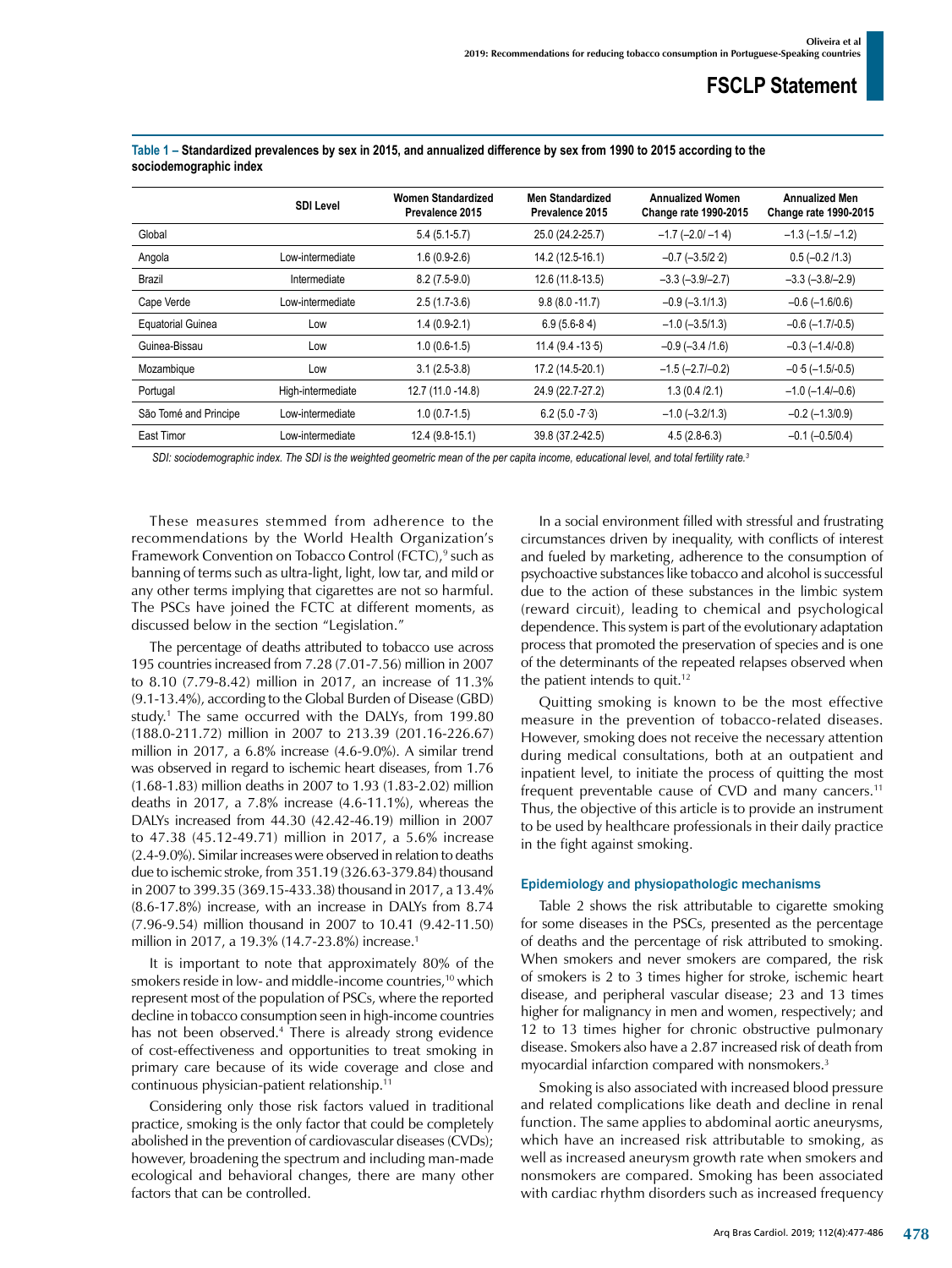| <b>Year 2017</b>         | Ischemic heart disease                                           | <b>Stroke</b>                                                    | Lung, trachea, and<br>bronchial cancer                           | <b>Chronic obstructive</b><br>pulmonarydiseases                  | Alzheimer's disease<br>and other dementias                       |
|--------------------------|------------------------------------------------------------------|------------------------------------------------------------------|------------------------------------------------------------------|------------------------------------------------------------------|------------------------------------------------------------------|
|                          | <b>DEATH ATTRIBUTED</b><br><b>RISK Tobacco Use</b><br>% (95% CI) | <b>DEATH ATTRIBUTED</b><br><b>RISK Tobacco Use</b><br>% (95% CI) | <b>DEATH ATTRIBUTED</b><br><b>RISK Tobacco Use</b><br>% (95% CI) | <b>DEATH ATTRIBUTED</b><br><b>RISK Tobacco Use</b><br>% (95% CI) | <b>DEATH ATTRIBUTED</b><br><b>RISK Tobacco Use</b><br>% (95% CI) |
| Angola                   | 4.79 (4.06 -5.60)                                                | $3.99(3.43 - 4.59)$                                              | $0.62(0.50-0.74)$                                                | $1.24(1.01-1.67)$                                                | $0.90(0.78-1.03)$                                                |
|                          | 22.51 (19.74-25.50)                                              | 42.00 (13.13-17.78)                                              | 56.32 (51.09 -61.04)                                             | 32.93 (26.55-38.62)                                              | 13.26 (8.21-18.66)                                               |
| <b>Brazil</b>            | 13.03 (12.7-13.27)                                               | $9.10(8.88 - 9.29)$                                              | 2.40 (2.35-2.46)                                                 | 4.83 (4.71-4.96)                                                 | 5.44 (5.37-5.50)                                                 |
|                          | 24.41 (22.31-26.56)                                              | 16.60 (14.77-18.51)                                              | 64.01 (61.19-66.66)                                              | 46.63 (41.89-51.37)                                              | 13.29 (7.94-19.28)                                               |
| Cape Verde               | 15.39 (14.47-16.41)                                              | 7.28 (6.43-8.07)                                                 | 1.65 (1.51-1.79)                                                 | 2.11 (1.85-2.63)                                                 | 5.49 (5.16-5.81)                                                 |
|                          | 8.78 (7.34-10.32)                                                | 7.35 (5.99-8.71)                                                 | 32.99 (28.26-37.79)                                              | 19.03 (14.88-22.74)                                              | 2.93 (1.37-4.84)                                                 |
| <b>Equatorial Guinea</b> | $3.80(3.24 - 4.40)$                                              | 2.95 (2.52-3.40)                                                 | $0.65(0.46-0.84)$                                                | 1.30 (0.96-1.89)                                                 | $1.35(1.12 - 1.60)$                                              |
|                          | 11.38 (9.12-13.65)                                               | 7.65 (6.09-9.26)                                                 | 36.74 (28.63-45.08)                                              | 19.91 (15.15-24.66)                                              | 6.77 (3.43-10.67)                                                |
| Guinea-Bissau            | $6.22(5.36-7.04)$                                                | 5.59 (4.87-6.31)                                                 | $0.44(0.33-0.55)$                                                | $1.30(1.07-1.53)$                                                | $0.90(0.75-1.14)$                                                |
|                          | 11.6 (9.60-13.87)                                                | 8.16 (6.45-10.09)                                                | 32.58 (26.63-38.67)                                              | 19.19 (14.65-23.83)                                              | 2.99 (1.43-5.07)                                                 |
| Mozambique               | 3.77 (3.31-4.26)                                                 | 5.58 (4.86-6.35)                                                 | $0.39(0.33 - 0.45)$                                              | $0.91(0.77-1.08)$                                                | $0.88(0.71-1.01)$                                                |
|                          | 18.74 (15.5-22.23)                                               | 14.00 (11.2616.60)                                               | 48.74 (43.34-54.23)                                              | 32.06 (26.60-37.33)                                              | 8.56 (4.20-13.38)                                                |
| Portugal                 | 12.1 (11.53-12.70)                                               | 13.91 (13.31-14.53)                                              | $3.87(3.61 - 4.11)$                                              | 5.11 (4.81-5.42)                                                 | 9.49 (9.07-9.86)                                                 |
|                          | 12.69 (11.61-13.74)                                              | 7.72 (6.92-8.54)                                                 | 64.32 (61.42-66.93)                                              | 31.71 (27.32-36.26)                                              | 7.29 (4.37-10.45)                                                |
| São Tomé and Príncipe    | 9.77 (8.63-10.92)                                                | 8.61 (7.60-9.93)                                                 | 1.39 (1.06-1.73)                                                 | 5.19 (4.23-6.07)                                                 | 2.28 (2.07-2.48)                                                 |
|                          | 8.59 (6.9-10.34)                                                 | 5.51 (4.36-6.79)                                                 | 33.33 (26.09-40.32)                                              | 18.26 (14.46-22.25)                                              | $3.26(1.62=5.33)$                                                |
| East Timor               | 13.00 (10.30-15.20)                                              | 15.26 (13.18-17.24)                                              | 2.03 (1.65-2.68)                                                 | 4.34 (3.59-5.08)                                                 | 2.66 (2.22-3.07)                                                 |
|                          | 24.67 (20.66-28.66)                                              | 17.21 (14.23-20.33)                                              | 59.83 (53.01-66.64)                                              | 47.43 (38.34-54.27)                                              | 12.18 (6.20-18.91)                                               |

Table 2 – Percentage of deaths and attributed risk of tobacco consumption in the various Portuguese-speaking countries<sup>3</sup>

*CI: confidence interval*

of atrial fibrillation and ventricular tachycardia, and with an increased risk of heart failure and related morbidity and mortality.13,14

The main tobacco-related diseases and their relative percentages (in parentheses) include coronary diseases and myocardial infarction (25%); chronic obstructive pulmonary diseases (85%); pulmonary neoplasms (90%); neoplasms of the mouth, pharynx, larynx, esophagus, stomach, pancreas, kidney, bladder, cervix, breast (30%); and cerebrovascular diseases (25%).<sup>1,15</sup>

The risk of ischemic heart disease and related mortality increase with the smoking duration (in years) and the number of cigarettes smoked per day; the risk of disease occurs at all levels of cigarette consumption, even for individuals consuming fewer than five cigarettes per day and passive smokers. In addition, patients who stop smoking after coronary artery bypass surgery have a reduced risk of hospitalization for heart disease. Smoking cessation is the only effective treatment to prevent progression of thromboangiitis obliterans, improving symptoms and reducing the risk of amputation throughout life.15,16

Smoking cessation has several benefits that should be mentioned to smokers during consultation (Table 3). Cigarettes contain more than 7,000 toxic substances, which contribute to CVD in different ways, including adverse hemodynamic effects like increased blood pressure and heart rate, imbalance between supply and consumption of oxygen, changes in coronary blood flow, dysfunction and endothelial damage, hypercoagulability and thrombosis, chronic inflammation, and lipid abnormalities, in addition to serving as a substrate for the occurrence of arrhythmias and cardiovascular events. These effects can be observed even in passive smokers.<sup>13,17</sup>

#### Factors associated with tobacco consumption

Tobacco use must be considered a chronic disease that can begin in childhood and adolescence, since about 80% of the individuals who experiment tobacco do so under the age of 18 years. Also, there is a direct relationship between the onset of smoking and the maintenance of the habit in adult life. Thus, primordial prevention is an essential step in smoking control. Primordial prevention of smoking is understood as the prevention of smoking initiation among children and adolescents. Children who use tobacco for 12 months inhale the same amount of nicotine per cigarette as adults do and experience the symptoms of addiction and withdrawal, which usually develop very quickly at this age. One way to approach primordial prevention is by age groups, by observing five main items **("5 As")** for each group: **ask**, in the sense of inquiring, questioning; **advise** smoking cessation; **assess** the motivation and symptoms of tobacco dependence; **assist** in the attempt to quit smoking; and **arrange** periodic follow-up.19-21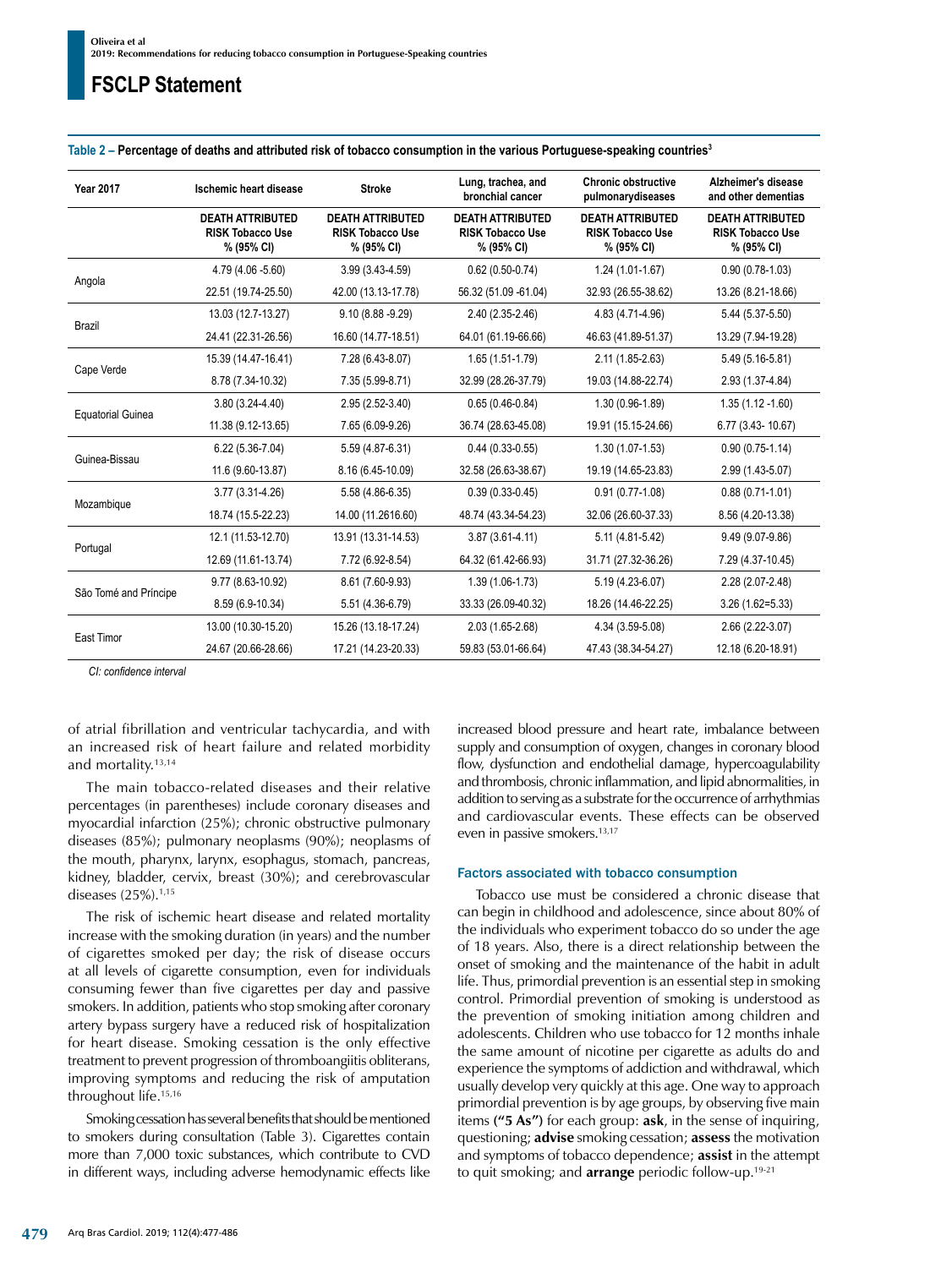#### **Table 3 – Benefits of smoking cessation in the short-, medium-, and long-term**

- After 2 minutes: BP and HR return to normal.
- After 3 weeks: easier breathing and circulation improvement.
- After 1 year: the risk of death due to AMI decreases to half, equalizing that of nonsmokers after 15 years.
- In 2-5 years: risk of stroke falls by more than 90%, becoming close to the risk of individuals who never smoked.
- After 10 years of abstinence: cancer risk is about half of a smoker's risk.
- Between 5-10 years: the risk of AMI is equal to that of nonsmokers.
- After 20 years: risk of lung cancer is equal to that of nonsmokers.

*AMI: acute myocardial infarction; BP: blood pressure; HR: heart rate. Adapted from reference.18*

The World Health Organization has launched the **MPOWER** measures, with proven impact on reducing the consumption of tobacco products:19-21

**M**onitoring the epidemic.

**P**rotecting the population against tobacco smoke.

**O**ffering help to quit smoking.

**W**arning about the dangers of tobacco.

**E**nforcing the ban on advertising, promotion, and sponsorship.

**R**aising taxes on tobacco products.

These measures have an impact on smoking cessation at a population level, but most smokers require individualized treatment with healthcare professionals, combining a behavioral approach and often medications to quit smoking altogether.

#### New forms of tobacco use

New forms of smoking have emerged in the last decade and are advertised as having a reduced or absent risk, like JUUL, popular electronic cigarettes that work as vaporizers of encapsulated nicotine, flavors, and other contents in small replaceable cartridges called "pod mods." These devices, already in their third generation, associate nicotine with other vaporizing or flavoring substances with effects that are still poorly known, but have the potential of inducing health risks.<sup>13,14</sup>

As a result of well-developed marketing campaigns promoting the introduction of new forms of tobacco use, there is currently an intense discussion between the lay society and the scientific community about the inherent risk of electronic cigarettes use as a cause of CVDs and neoplasms. Although the current epidemiological evidence is not extensive and the risk of these new forms of smoking appear to be lower than those of the classic form of smoking, enough evidence is available to claim that their acute consumption causes endothelial dysfunction, DNA damage, oxidative stress, and temporary heart rate increase. As for their chronic use, it seems to increase the risk of myocardial infarction, stroke, and neoplasms of the oral cavity and esophagus.3,13

Based on the apparent lower risk of use of the new forms of smoking, electronic cigarettes have been promoted as a method to quit smoking, which lacks proof. In 60% of the cases, smokers use both the classic form of smoking and electronic cigarettes, maintaining the existing high risk. In many cases, these new forms of smoking are adopted for a short time, at which point the smoker resumes his previous habit altogether.<sup>13,14</sup>

Additionally, electronic cigarettes are considered to be a concern by the scientific community, since they lead youths to nicotine addiction and become a gateway to classic smoking.

At the present time, even though we acknowledge that the available scientific evidence is not robust, we recommend any form of smoking to be discontinued or not initiated, including oral tobacco (chewing tobacco, snus, snuff, soluble tobacco, vaping/JUUL), cigarettes, cigars, cigarillos, pipes, or narghile. Secondhand smoke should also be fought, as it exposes to the same risks of smoking, increasing them by 20-30%.<sup>13,14</sup>

#### Approach to smokers

Most smokers have the perception and recognize that tobacco is harmful to their health. However, this is not enough for them to give up smoking. Similarly, physicians recognize the harmful effects of smoking but in daily practice tend to prioritize disease treatment instead of prevention. The initial approach to a smoker is to encourage him to start treatment regardless of the type of clinical condition and the stage of his illness. Benefits of quitting smoking must be emphasized to all patients at every appointment with a healthcare professional. As many countries have restrictions on smoking in public settings, it is important to ask systematically about tobacco exposure to nonsmokers who live or cohabit with smokers, especially children and youths who may consider the habit of smoking as normal and not harmful to their health and, as in the case of individuals with asthma, may present acute worsening when exposed to tobacco (Table 4, 5, and 6). Table 7 describes common measures to monitor smoking cessation.

#### **Treatment**

Most patients require cognitive-behavioral therapy (CBT) (Table 8) backed by pharmacological support to cope with the withdrawal syndrome, which typically lasts between 2 and 4 weeks.

#### Nicotine withdrawal syndrome

The main signs and symptoms of withdrawal syndrome are shown in Table 9.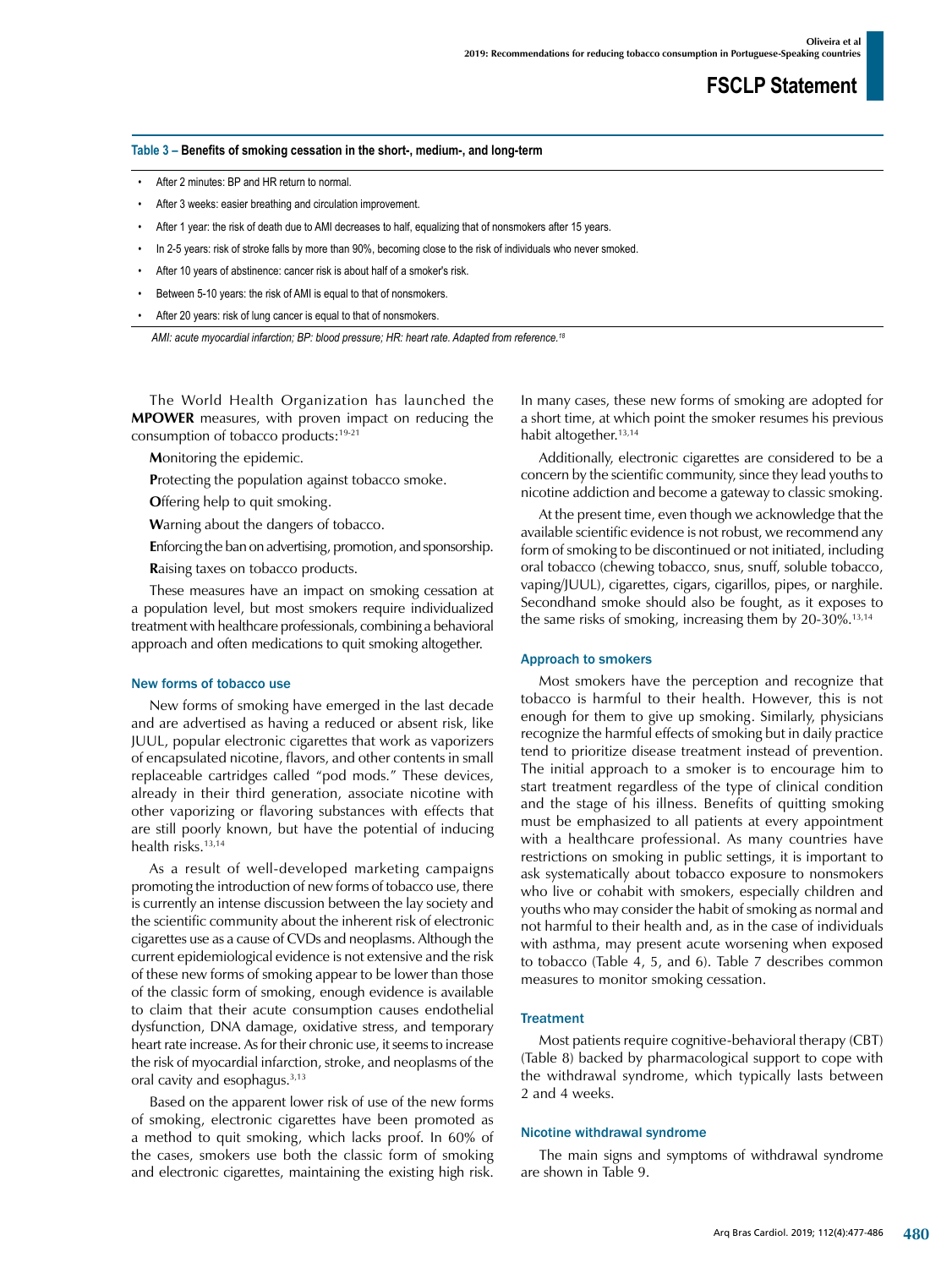#### **Table 4 – Initial assessment in the approach to smoking**

#### **ANAMNESIS**

- Scales: Fagerström (for nicotine dependence)<sup>22</sup> Table 5.
- Prochaska and DiClementi (for motivation)<sup>23</sup> check the counseling techniques per patient Table 6.
- Clinical and/or psychiatric comorbidities (diabetes, hypertension, depression, alcoholism, stroke, convulsion, cancer).
- Medications for continuous use.
- Risk factors for CVD (dyslipidemia, use of oral contraceptives or estrogen).
- Gestation or breastfeeding.
- Issues related to smoking:
	- How long have you been smoking?
	- How many cigarettes do you smoke a day?
	- Did you try to stop smoking and what was the result?
	- Are you interested (or thinking) about quitting smoking?
- Issues related to smoking cessation:
	- If planned to set a date to stop smoking and if would like help with that;
	- If ever tried to quit smoking, if was successful, if used any medication, and for long did not smoke

#### **PHYSICAL EXAM**

- Monitor BP, especially if using bupropion.
- Monitor body weight: weight gain may be a barrier to starting smoking cessation and a predictor of relapse.

#### **COMPLEMENTARY TESTS**

- Cell blood count, liver function tests, and serum glucose, lipids and electrolytes.
- Chest x-ray
- Electrocardiogram.
- Spirometry (not always readily available).
- Measurement of exhaled carbon monoxide (COex), if possible. This measure is directly related to the carboxyhemoglobin and cigarettes smoked per day. The cut-off value is 6 ppm.

*CVD: cardiovascular disease.*

Inhaled nicotine binds to specific neuronal receptors that lead to the release of excessive dopamine and endorphins, whose effects are perceived by the smoker as stimulating and pleasurable. With the dopamine reuptake, such effects dissipate and the receptors signal the need for a new stimulus (that is, they want more nicotine), which is perceived as an unpleasant sensation (limbic system, reward circuit). Regular smokers live daily with withdrawal; for withdrawal to occur, all is required is smoking to be interrupted for a short time.15

Craving is a typical symptom of the physical dependence of nicotine, defined as a strong desire or urge to smoke. Nicotine deprivation produces variable physical effects that last between 7 to 30 days and are more intense in the first 3 days after quitting smoking. However, the craving may persist for many months because the environmental stimuli that have been associated with smoking throughout life continue, and these associations are difficult to erase. In order to face these situations, the former smoker needs to develop skills and strategize to avoid triggering factors leading to lapse and relapse.15

Pharmacotherapy should be used to supplement CBT and alleviate withdrawal symptoms. The medications are recommended to be used for 3 months, extending to 6 months in cases with greater difficulty in smoking cessation.13 With pharmacological therapy, one person is estimated to successfully quit smoking (defined as smoking abstinence for 6 months) for each 6 to 23 people treated.11

Table 10 summarizes the criteria for the initiation of pharmacological therapy, which should always take into account the patient's comfort, safety, and preference, as well as the absence of contraindications for the use of a particular drug.

The medications are divided into two basic categories:

- 1. Nicotine replacement therapies (NRTs);
- 2. Non-nicotine replacement therapies (NNRTs).

NRTs are considered the first-line treatment approach for smokers and is indicated for patients with moderate to high dependence levels according to the Fagerström test. NRTs should not be combined with tobacco use. The patients should be instructed to stop smoking after initiating an NRT. The numbers needed to treat (NNT) for definitive cessation is 23 and for premature death is 46.<sup>11</sup> Available NRTs are 24-hour release patches, chewing gum (2 mg and 4 mg), and nicotine tablet (2 mg and 4 mg). Table 11 describes the approach with NRTs for smoking cessation.<sup>11-15</sup>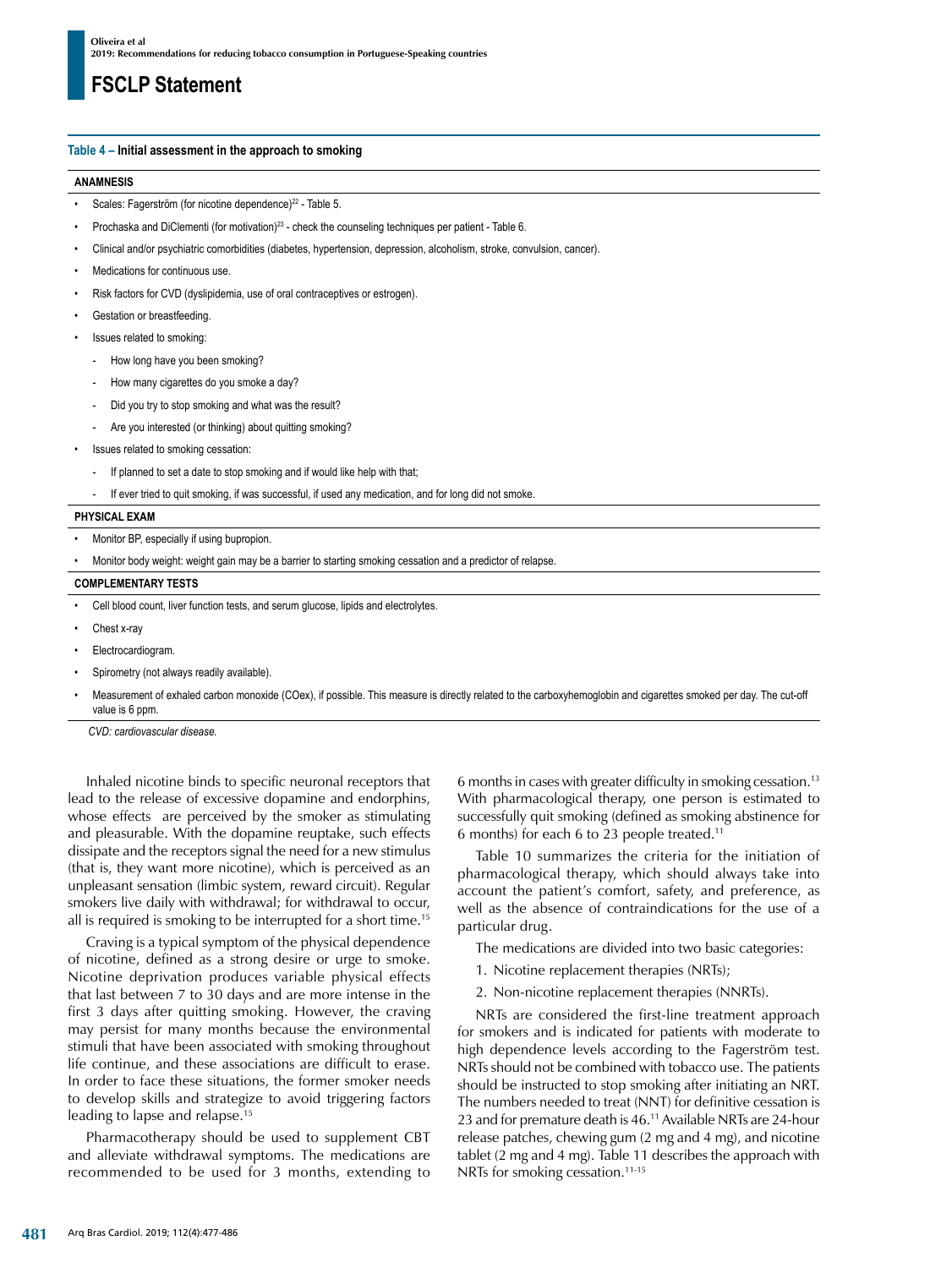| Table $5$ – Fagerström test for nicotine dependence <sup>22</sup> |                                                                          |                                                                                                      |                      |  |  |  |
|-------------------------------------------------------------------|--------------------------------------------------------------------------|------------------------------------------------------------------------------------------------------|----------------------|--|--|--|
|                                                                   | 1. How soon after you wake up do you smoke your first cigarette?         |                                                                                                      |                      |  |  |  |
| [3] Within 5 minutes                                              | [2] 6 to 30 minutes                                                      | [1] 31 to 60 minutes                                                                                 | [0] After 60 minutes |  |  |  |
|                                                                   |                                                                          | 2. Do you find it difficult to refrain from smoking in places where it is forbidden?                 |                      |  |  |  |
| [1] Yes                                                           | $[0]$ No                                                                 |                                                                                                      |                      |  |  |  |
|                                                                   | 3. Which cigarettes would you hate most to give up?                      |                                                                                                      |                      |  |  |  |
| [1] The first one in the morning [0] Any other                    |                                                                          |                                                                                                      |                      |  |  |  |
|                                                                   | 4. How many cigarettes per day do you smoke?                             |                                                                                                      |                      |  |  |  |
| [0] 10 or less                                                    | [1] 11 to 20                                                             | [2] 21 to 30                                                                                         | [3] 31 or more       |  |  |  |
|                                                                   |                                                                          | 5. Do you smoke more frequently during the first hours after waking than during the rest of the day? |                      |  |  |  |
| $[1]$ Yes                                                         | $[0]$ No                                                                 |                                                                                                      |                      |  |  |  |
|                                                                   | 6. Do you smoke when you are so ill that you are in bed most of the day? |                                                                                                      |                      |  |  |  |
| $[1]$ Yes                                                         | $[0]$ No                                                                 |                                                                                                      |                      |  |  |  |

*→Total: [0-2] Very low; [3-4] Low; [5] Moderate; [6-7] High; [8-10] Very high.*

#### Table 6 – Motivation stages and counseling techniques<sup>23</sup>

- **Pre-contemplative:** not yet worried; not ready for behavioral change → inform the risks of continuing smoking and encourage the patient to think ↓
- **Contemplative:** recognizes the need for and wants to change, but still wants to smoke (ambivalence) → ponder about the pros and cons of cessation and keep yourself available to talk ↓
- **Determined:** wants to quit smoking and is ready to take the necessary steps→ choose a date to quit smoking  $\downarrow$
- **Action:** engaged in attitudes intended to promote changes and quit → follow-up to prevent relapse and relieve withdrawal symptoms ↓
- **Maintenance:** maintains the behavioral change achieved and remains abstinent → reinforce the benefits of quitting smoking and identify risk situations for relapse and coping skills |
- Relapse: unable to maintain the abstinence achieved and returns to the smoker's behavior → offer support, review, and resume the entire process.

#### **Table 7 – Follow-up of smoking cessation**

- Set a date to stop smoking.
- Get to know the social environment of the smoker in such a way that his family, friends, and coworkers are able to help him.
- If other family members smoke, it will be important to encourage them to quit or to smoke outside their home.
- Elaborate the action plan with nonpharmacologic and pharmacologic strategies.
- Follow-up the attempts to stop smoking.
- Inform about possible abstinence syndrome and craving on smoking cessation.
- The patient, along with the physician, should choose the cessation method to be used:
	- Abrupt cessation: is usually the method of choice among smokers, and the abstinence syndrome is the main obstacle.
	- Gradual cessation: the smoker can continue to smoke a small number of cigarettes indefinitely and ends up returning to the previous consumption pattern.

#### **Table 8 – Cognitive-behavioral therapy**

- Explain the mechanisms of dependence and ambivalence.
- Discuss the advantages of quitting smoking and the disadvantages of continuing to do so.
- Increase the motivation of the smoker before starting the cessation program, moving from the contemplative posture to a stage of action.
- Structured sessions with booklet support discussing the main aspects of addiction, withdrawal symptoms, and obstacles to overcome.
- Four to six weekly 90-minute sessions (cessation sessions) and three to four biweekly 90-minute sessions (maintenance sessions) in the first 3 months of treatment.
- Guide patients to set a smoking cessation date between the second and third therapy sessions, regardless of the therapeutic protocol chosen.
- The maintenance phase is focused on preventing episodes of lapse or relapse. This phase lasts 12 months, with monthly follow-up (in person or by phone).
- The first 6 months after smoking cessation are considered the most critical period for lapses or relapses.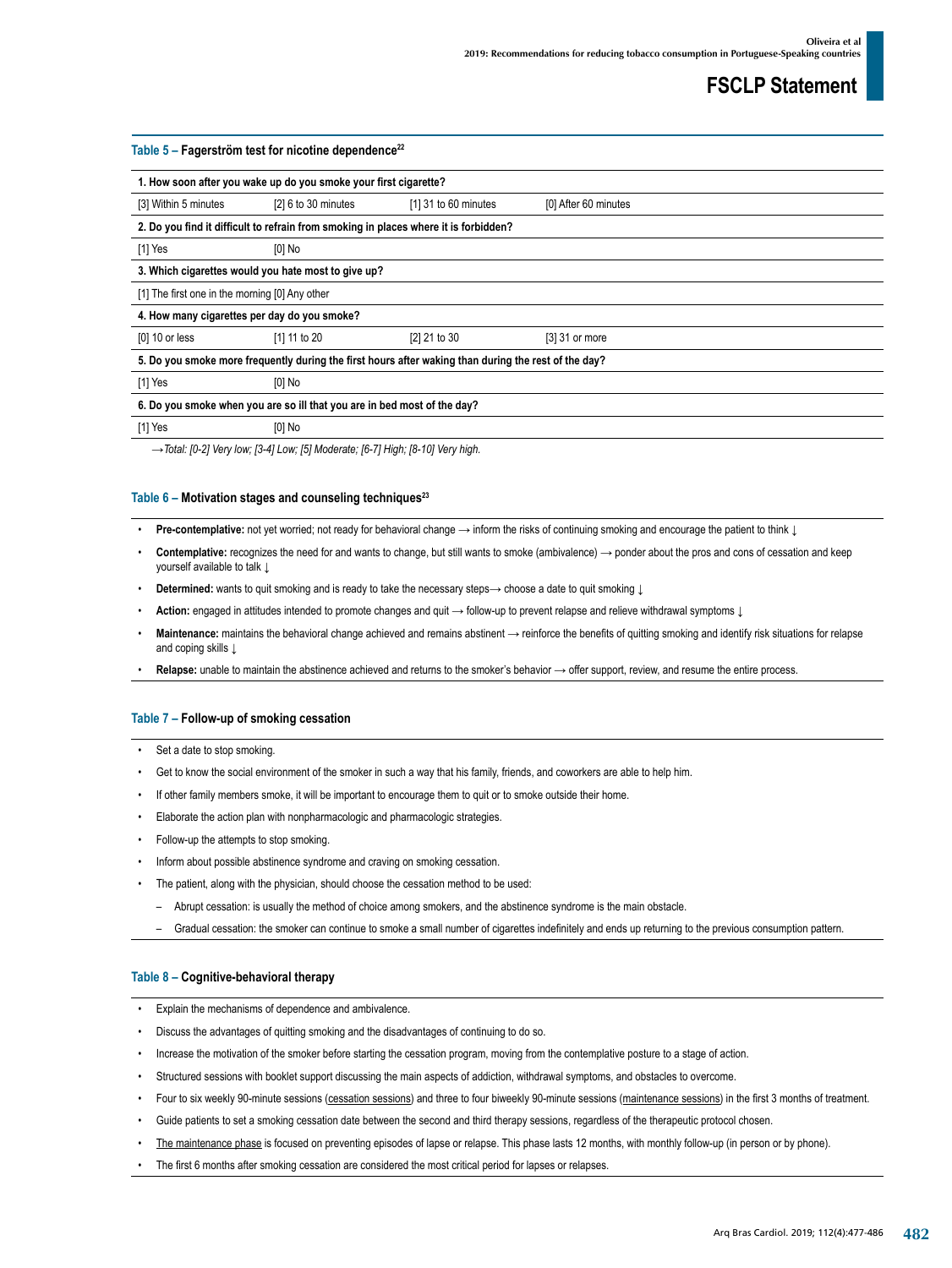#### **Table 9 – Symptoms of nicotine withdrawal syndrome**

| Neurobehavioral symptoms     | <b>Physical symptoms</b>   |  |
|------------------------------|----------------------------|--|
| Anxiety                      | Reduced blood pressure     |  |
| Headache                     | Reduced heart rate         |  |
| Difficult concentration      | Sweating                   |  |
| Difficult memorization       | <b>Dizziness</b>           |  |
| Restlessness                 | Craving (urgency to smoke) |  |
| Irritability                 | Tremors                    |  |
| Feel of frustration or anger | Increased appetite         |  |
| Depressed mood               | Weight gain                |  |
| Insomnia                     | Motor incoordination       |  |

#### **Table 10 – Determinants of initiation of drug therapy**

- Smokes 20 or more cigarettes per day, OR
- Smokes the first cigarette of the day up to 30 minutes after waking up and smokes at least 10 cigarettes per day, OR
- Previous attempt with cognitive-behavioral therapy alone was ineffective due to withdrawal symptoms.

#### **Table 11 – Nicotine replacement therapy (NRT)**

#### **Rapid nicotine delivery: nicotine gum and lozenge**

- Used in the presence of craving (imperative need to smoke) or at intervals of 1-2 hours.
- Promotes faster nicotine delivery. May be combined with nicotine patch or associated with bupropion and varenicline
- Nicotine is released in approximately 5 minutes with the tablets and 10 minutes with the gum.
- The maximum tolerated dose is around 10 gums/lozenges per day.
- The patient should chew the gum/tablet until it tastes spicy. At this point, he should stop chewing for 2 minutes (time to absorb the nicotine) until the taste disappears; then should chew again by repeating the cycle within 20 minutes for a second nicotine release. A glass of water should be drank before use to neutralize the oral pH, which changes with food consumption, and for removal of food residues, which may decrease absorption by the oral mucosa.
- Side effects: hypersalivation, nausea, hiccups, gingival ulceration leading to teeth softening, and temporomandibular joint (TMJ) pain.
- Contraindication: inability to chew, lesions of the oral mucosa, peptic ulcer, TMJ subluxation, and use of removable dental prostheses.

#### **Slow nicotine delivery: nicotine patch**

- The patches are available in packages with seven units each, with dosages ranging from 7 to 25 mg.
- Recommended for maintaining a continuous level of circulating nicotine during 24 hours, in a process of gradual smoking cessation.
- May be recommended as a pre-cessation therapy for 2 to 4 weeks in smokers who find it very difficult to reduce the number of cigarettes or set a date to stop.
- The patches should be applied in the morning, in covered areas, in the upper part of the thorax, and anterior, posterior and superior arm areas, with site rotation and replacement daily at the same time. Avoid sun exposure on the site.
- May be used in combination with bupropion or varenicline.
- Therapeutic schedule:
	- **– Smokers of 20 cigarettes/day and/or with a Fagerström score of 8-10 points:** Patches with 21 to 25 mg/day between the 1st and 4th week; 14 to 15 mg/day between the 5th to 8th weeks; 7 mg/day between the 9th and 10th weeks. Recommended application in the morning upon awakening. In cases of insomnia, should be removed after 16 hours of use. In special cases of increased dependence, up to two adhesives of 21 mg may be applied, if no contraindication.
	- **– Smoker 10-20 cigarettes/day and/or Fagerström score of 5-7 points:** Patches with 14 to 15 mg/day for the initial 4 weeks and 7 mg/day from the 5th to the 8th week.
- Side effects: pruritus, rash, erythema, headache, nausea, dyspepsia, myalgia, and tachycardia when the dose is excessive.
- Contraindications: history of recent myocardial infarction (in the previous 15 days), severe cardiac arrhythmia, unstable angina pectoris, peripheral vascular disease, peptic ulcer, cutaneous diseases, pregnancy, and lactation.

In the pharmacological approach with NNRTs, bupropion and varenicline are available as first-line medications (Table 12).11-15 Clonidine and nortriptyline are second-line treatment options, due to their side effects. The NNTs for bupropion and varenicline are 18 and 10, respectively, for successful treatment, and 36 and 20, respectively, for avoiding premature death.11 Table 13 presents a summary of the usual pharmacological treatment for smoking.11-15

#### Legislation

Since smoking is a population phenomenon that also imposes risks for nonsmokers, pregnant women, fetuses, and children, in addition to wasting a large amount of public (financial and organizational) resources and causing dependence (which is equivalent to making individuals vulnerable to addiction to other drugs), medical care and health education are not sufficient. Legislation must contemplate control of tobacco exploitation and use in any form, alongside the control of other addictive drugs.

Economic interests involved in tobacco growing, production, industrialization, commercialization, and advertising are large and transnational, which makes the categorization of tobacco as an issue that is purely medical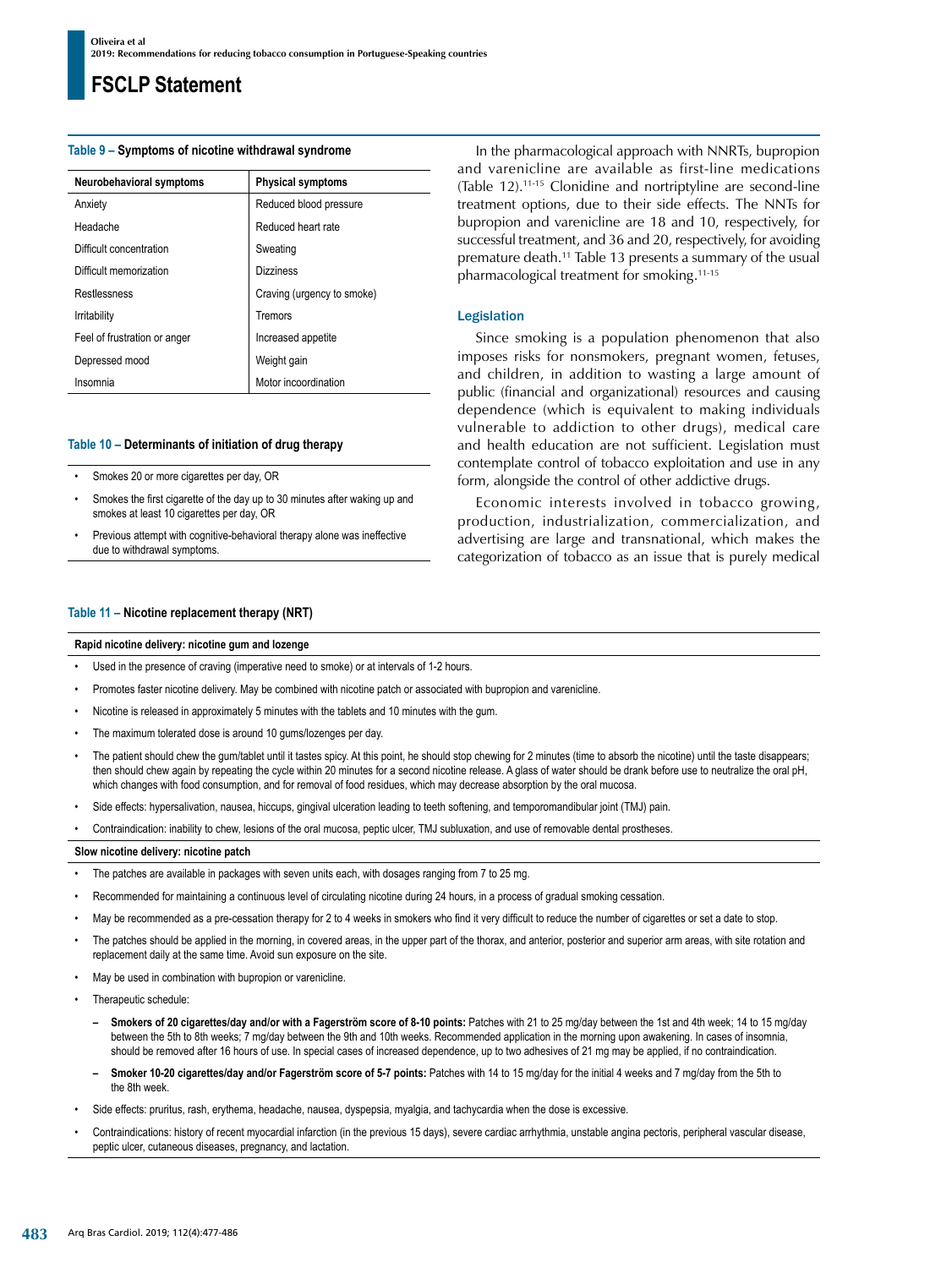#### **Table 12 – Non-nicotine replacement therapy (NNRT)**

#### **Bupropion hydrochloride**

- Simulates some of the effects of nicotine in the brain, blocking neuronal uptake of dopamine and norepinephrine. May be used in combination with nicotine replacement therapy with patch.
- Excellent choice for subgroups of smokers who are more prone to relapse, those with depression after smoking cessation, for women, and for those with a high degree of addiction. Success cessation rates are 30% to 36%.
- Therapeutic regimen: Start treatment 8 days before smoking cessation.

- 150 mg in the morning for 3 days, followed by 150 mg in the morning and afternoon with 8-hour intervals for 3 months; may be increased for up to 6 months. Control blood pressure; if blood pressure increases, the dose may be reduced to 150 mg/day before discontinuation in refractory cases. Reduce doses in renal and hepatic failure to 150 mg/day. Monoamine oxidase inhibitors should be suspended 15 days before starting bupropion. Use with caution or avoid in patients taking antipsychotics, theophylline, and systemic steroids, as it predisposes to the occurrence of seizures.

- Contraindications:
	- **– Absolute:** history of seizure (including febrile seizure), epilepsy, traumatic brain injury, electroencephalographic abnormalities, brain tumor, severe alcoholism, anorexia nervosa and bulimia, pregnancy, and lactation.
	- **– Relative:** Concomitant use of barbiturates, benzodiazepines, cimetidine, pseudoephedrine, phenytoin, oral hypoglycemic agents, or insulin.

#### **Varenicline tartrate**

- Partial agonist for the α4β2 nicotinic acetylcholine receptor, mediating the release of dopamine in the brain.
- Double effect: reduces withdrawal symptoms and desire to smoke.
- Therapeutic regimen: start 1 week before the interruption day, with 0.5 mg for 3 days in the morning; 0.5 mg from the 4th to the 7th day in the morning (7 pm) and afternoon (7 pm); and 1 mg a day for 3 months in the morning (7 am) and afternoon (7 pm). May be extended for up to 6 months if full smoking cessation is not achieved, or if there is risk of relapse. Oral administration, no hepatic metabolism, and practically *in natura* renal excretion.
- Adverse effects: nausea (20%), headache, vivid dreams, and weight gain. Rarely, mood changes, agitation, and aggressiveness.
- Because it does not undergo hepatic metabolism, varenicline does not interfere with digoxin, metformin, or warfarin used concomitantly. Cimetidine may cause increased varenicline bioavailability.
- Caution is advised in patients with renal insufficiency.
- Contraindication: gestation, lactation, age below 18 years, bipolar disorder, schizophrenia, or epilepsy.

| <b>Medication</b>                             | <b>Start of treatment</b>                          | <b>Therapeutic scheme</b>                                                                                                                             | Duration (weeks) |
|-----------------------------------------------|----------------------------------------------------|-------------------------------------------------------------------------------------------------------------------------------------------------------|------------------|
| Nicotine replacement therapy: patch           | On the date chosen to quit smoking                 | $21-25$ mg/day - 4 weeks<br>14-15 mg/day - 4 weeks<br>7 mg/day - 2 weeks<br>Smokers with increased dependence may require<br>doses greater than 21 mg | 8 to 10          |
| Nicotine replacement therapy: gum or lozenge  | On the date chosen to guit smoking                 | 2 mg or 4 mg: 1 a $4$ /day                                                                                                                            | 8 to 10          |
| Non-nicotine replacement therapy: bupropion   | One week before the date chosen to<br>quit smoking | First to third day - 150 mg 1 x day<br>Fourth day to the end - 150 mg 2 x daily                                                                       | 12               |
| Non-nicotine replacement therapy: varenicline | One week before the date chosen to<br>quit smoking | First to third day - 0.5 mg 1 x day<br>Fourth to seventh day - 0.5 mg 12/12 hours<br>Eighth day to end - 1 mg 12/12 hours                             | 12               |

#### **Table 13 – Usual pharmacological treatment for smoking**

or limited to health services insufficient. Therefore, the World Health Organization has promoted the Framework Convention, ratified by 168 countries in  $2003<sup>9</sup>$  when the countries committed to observing certain principles that must be progressively incorporated into their laws. It is up to the health sectors of each country to remain vigilant and promote these principles with the population and political class.

The following are the dates of signing of the treaty and the ratifications among PSCs: Angola (June 29, 2004 / September 20, 2007), Brazil (June 16, 2003 / November 03, 2005), Cape Verde (February 17, 2004 / October 4, 2005), Equatorial Guinea (April 1st, 2004 / November 7, 2007), Guinea-Bissau (November 7, 2008), Mozambique (June 18, 2004 / July 14, 2017), Portugal (January 9, 2004 / November 8, 2005), São Tomé and Príncipe (June 18, 2004 / April 12, 2006), and East Timor (May 25, 2004 / December 22, 2004).24,25

Organizations specifically focused on monitoring political activities and compliance with the treaty have emerged in many countries. Like the Brazilian ACT (Non-Governmental Tobacco Control Alliance - Health Promotion - [http://actbr.](http://actbr.org.br/) [org.br/\)](http://actbr.org.br/), non-governmental organizations and national associations or committees exist within medical entities or in other healthcare segments interested in social mobilization, coordination, and permanent updating of control actions.24,25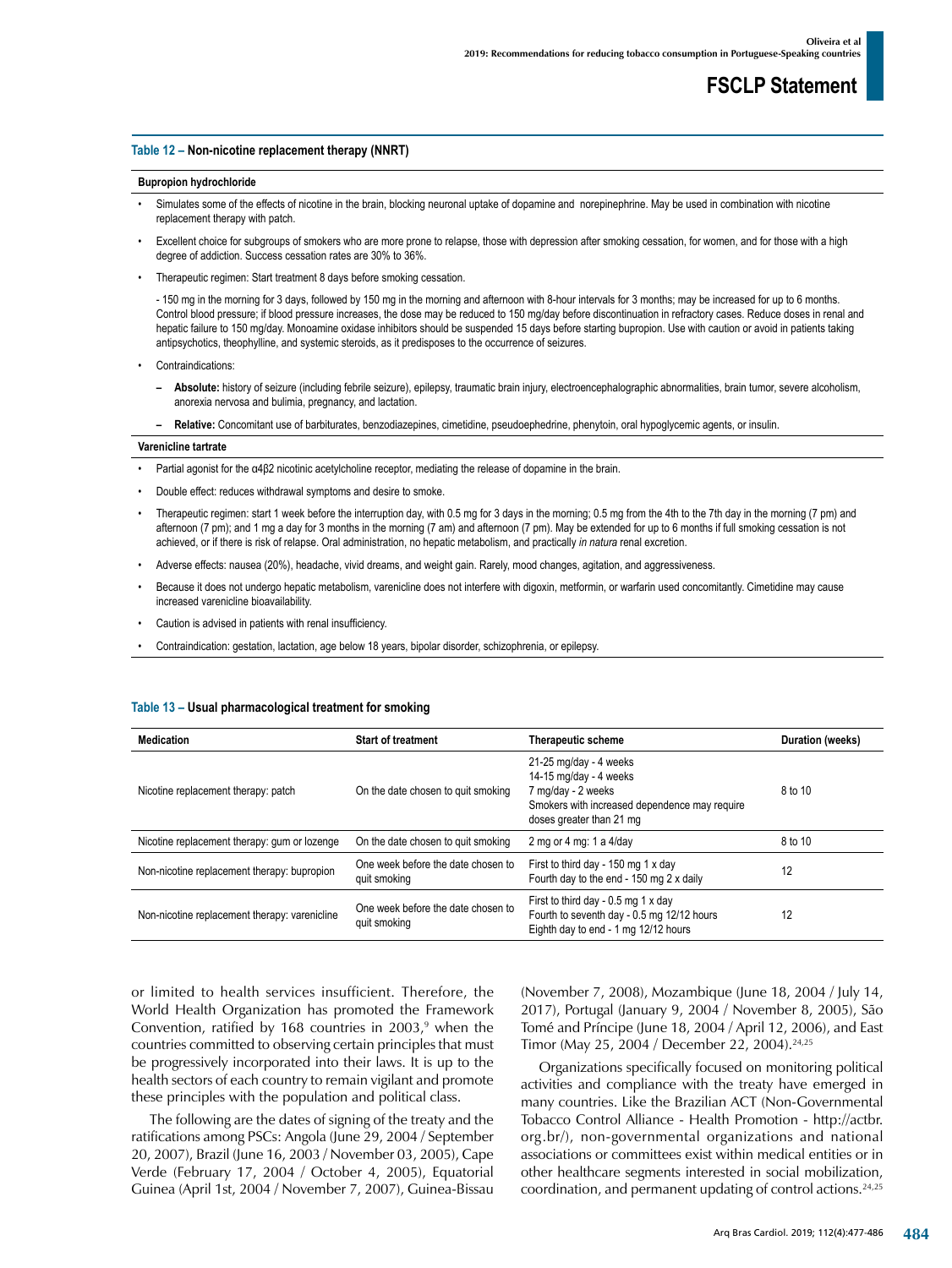### **Conclusions**

Smoking in all forms represents a serious public health problem in the prevention and treatment of chronic noncommunicable diseases. General practitioners and cardiologists must identify patients who smoke, become aware of all available tools, apply these tools to encourage smokers to seek professional help to quit smoking, and avoid missed key opportunities like diagnoses of coronary artery disease, peripheral arterial disease, or cerebral or tobacco-related malignancies among patients, their family members, and key society members. The increasing awareness of the population about the risks of smoking makes the current moment very favorable to approach smokers. Treatment is more accessible (NRT and bupropion are available in PSCs) and can be performed at any healthcare level.

The association of CBT with pharmacological support to cope with abstinence increases the effectiveness of the interventions. Relapses are part of the smoking dependence cycle and should serve as a lesson for a new attempt. Finally, cessation of smoking at any age brings benefits to the individual's health and to the health of those around him, and physicians must always be ready to offer care, whatever the stage in which the individual dependent on nicotine is.

New forms of smoking, especially using electronic systems, are far from proving their innocence or even contributing to the overall reduction of smoking and its harmful effects, and their use should be discouraged.

Smoking must be considered as a problem that transcends the damage caused to the organs affected by the smoke and tobacco products, and related to a set of problems produced by the individual himself involving economic, social, cultural, and ecological aspects compromising our quality of life and our own survival.

### **References**

- 1. Global, regional, and national age-sex-specific mortality and life expectancy, 1950–2017: a systematic analysis for the Global Burden of Disease Study 2017 GBD 2017 Mortality Collaborators\* Lancet. 2018;392(10159):1684-735
- 2. World Health Organization (WHO). Ambient air pollution: global exposure and burden of disease, 2016 update (in preparation). Geneva;2016.(update in preparation). [Internet]. [Cited in 2018 Dec 10]. Available from: [https://](https://www.who.int/nmh/publications/ncd-profiles-2018/en/) [www.who.int/nmh/publications/ncd-profiles-2018/en/](https://www.who.int/nmh/publications/ncd-profiles-2018/en/)
- GBD 2015 Tobacco Collaborators. Smoking prevalence and attributable disease burden in 195 countries and territories, 1990-2015: a systematic analysis from the Global Burden of Disease Study 2015. Lancet. 2017;389(10082):885-1906.
- 4. Nascimento BR, Brant LCC, Oliveira GMM, Malachias MVB, Reis GMA, Teixeira RA, et al. Cardiovascular Disease Epidemiology in Portuguese-Speaking Countries: data from the Global Burden of Disease, 1990 to 2016. Arq Bras Cardiol. 2018;110(6):500-11.
- 5. Portugal. Ministerio da Saúde. Instituto Nacional de Saúde Doutor Ricardo Jorge, IP. Caraterísticas sociodemográficas dos fumadores diários em Portugal Continental. Análise comparativa dos Inquéritos Nacionais de Saúde/ Leite A, Machado A, Pinto S, Dias CM. Lisboa:INSA;2017.
- 6. Araújo C, Silva-Matos C, Damasceno A, Gouveia ML, Azevedo A, Lunet N. Manufactured and hand-rolled cigarettes and smokeless tobacco consumption in Mozambique: Regional differences at early stages of the tobacco epidemic. Drug and Alcohol Depend. 2011; 119(3):e58-e65.
- 7. Padrão P, Damasceno A, Silva-Matos C, Carreira H, Lunet, N. Tobacco Consumption in Mozambique: Use of distinct types of tobacco across urban and rural settings. Nicotine Tob Res. 2013;15(1):199-205.
- 8. GBD 2015 Risk Factors Colaborators. Global, regional, and national comparative risk assessment of 79 behavioural, environmental and occupational, and metabolic risks or clusters of risks, 1990–2015: A systematic analysis for the Global Burden of Disease Study 2015. Lancet. 2016;388(10053):1659-724.
- 9. World Health Organization. WHO. [Internet]. WHO Framework Convention on Tobacco Control. 2003. [Cited in 2018 Nov 18]. Available from: [http://](http://apps.who.int/iris/bitstream/10665/42811/1/9241591013.pdf) [apps.who.int/iris/bitstream/10665/42811/1/9241591013.pdf](http://apps.who.int/iris/bitstream/10665/42811/1/9241591013.pdf)
- 10. Eriksen MP, Schluger N, Mackay J, Islami F. The Tobacco Atlas. 5th ed, Atlanta(Georgia): American Cancer Society;2015.
- 11. Van Schayck S, Williams V, Barchilon N, Baxter M, Jawad P A, Katsaounou BJ, et al. Treating tobacco dependence: guidance for primary care on life-saving interventions. Position statement of the IPCRG O. C. P. NPJ Prim Care Respir Med. 2017;27(1):38.
- 12. Oliveira GMM, Mallet ALR. Tabagismo. In Manual de prevenção cardiovascular / [Rocha RM, Martins WA eds.]. São Paulo: Planmark; Rio de Janeiro: SOCERJ - Sociedade de Cardiologia do Estado do Rio de Janeiro; 2017. p:49-60.
- 13. Barua RS, Rigotti NA, Benowitz NL, Cummings KM, Jazayeri M-A, Morris PB, et al. 2018 ACC Expert Consensus Decision Pathway on Tobacco Cessation Treatment. J Am Coll Cardiol.2018;72(2):3332-65.
- 14. Kalkhoran S, Benowitz NL, Nancy A. Rigotti NA. Prevention and Treatment of Tobacco Use. JACC Health Promotion Series. J Am Coll Cardiol. 2018;72(9):1030-45.
- 15. European Network for Smoking and Tobacco Prevention aisbl. (ENSP). Information release 2. SILNE- Tacking socio-economic inequalities in smoking: learning from natural experiments by time trend analysis and cross- national comparisons. Amsterdam (the Netherlands): Department of Public Health, Academic Medical Centre; 2016.
- 16. World Health Organization. WHO. [Internet]. Tobacco. Factsheet 339, updated June 2016. [Cited in 2017 Feb 18]. Available from: [http://www.](http://www.who.int/mediacentre/factsheets/fs339/en) [who.int/mediacentre/factsheets/fs339/en](http://www.who.int/mediacentre/factsheets/fs339/en)
- 17. National Center for Chronic Disease Prevention and Health Promotion (US) Office on Smoking and Health. The Health Consequences of Smoking—50 Years of Progress: A Report of the Surgeon General. Atlanta, GA: Centers for Disease Control and Prevention, 2014:17.
- 18. McEwen A, McRobbie H, West R, Hajek P. Manual for Smoking Cessation: a guide for counsellors and practitioners. Oxford: Blackwell;2006.
- 19. Simão AF, Precoma DB, Andrade JP, Correa FH, Saraiva JF, Oliveira GMM, et al; Sociedade Brasileira de Cardiologia. I Diretriz brasileira para prevenção cardiovascular. Arq Bras Cardiol. 2013;101(6 supl 2):1-63 Erratum in: Arq Bras Cardiol. 2014;102(4):415.
- 20. World Health Organization. (WHO). MPOWER: a policy package to reverse the tobacco epidemic. Geneva, Switzerland:2008.
- 21. World Health Organization. (WHO). Toolkit for delivering the 5A's and 5R's brief tobacco interventions in primary care. Geneva: WHO Press; 2014.
- 22. Fagerström KO, Schneider NG. Measuring nicotine dependence: a review of the Fagerström Tolerance Questionnaire. J Behav Med.1989;12(2):159- 82.
- 23. Prochaska JD, Di Clemente CC, Norcross JC. In search how people change: applications to addictive behavior. Am Psychol.1992;47(9):1102-14.
- 24. World Health Organization. WHO report on the global tobacco epidemic, 2013. [Cited in 2018 Nov 18]. Available from http://www.who.int/tobacco/ global\_report/2013/en/ index.html
- 25. World Health Federation. WHO. [Internet]. World Heart Federation code of practice on tobacco control. Genebra, 2004. [Cited in 2018 Nov 18]. Available from http://www.world- heart-federation.org/fileadmin/ user\_upload/documents/ tobacco-code-practice.pdf